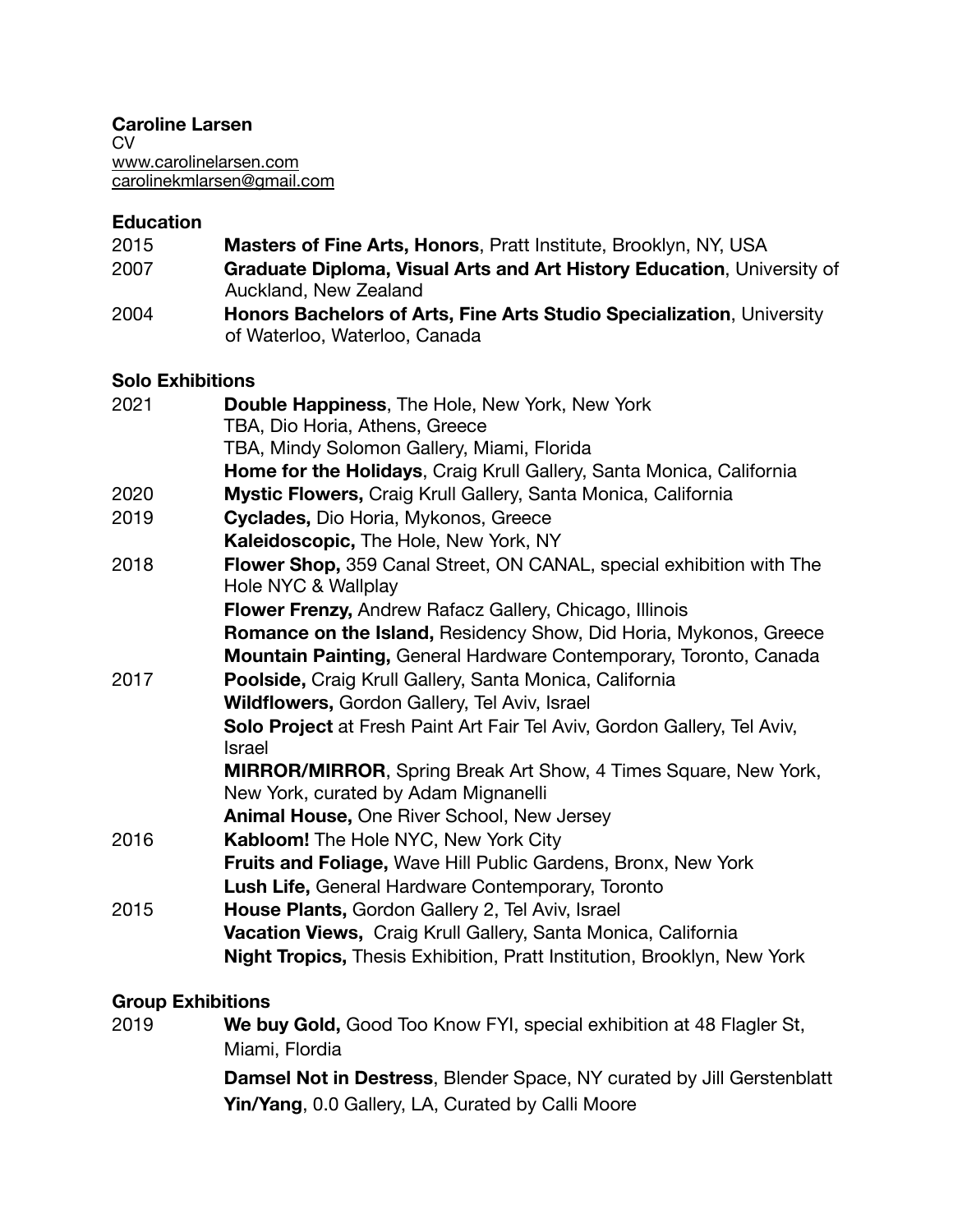**Spiritual Art Advisory**, Spring Break Art Fair, New York, New York **Textured Environments**, Barrett Gallery, Santa Monica College, Santa Monica, California, two person exhibition with Kelly Berg **Works on Paper**, Beers Gallery, London, England **Selections from our Contemporary Collection**, Hollis Taggart, New York

2018 **The Beyond, Georgia O'Keeffe and Contemporary Artists**, Crystal Bridges Museum of American Art, Bentonville, Arkansas. Exhibition travels to the North Carolina Museum of Art, Raleigh, North Carolina and New Britain Museum of American Art, Connecticut **Works on Paper**, Beers Gallery, London, England **Material**, Cob Gallery, London, England **Shapeshifter**, Guerrero Gallery, San Fransisco, California **Art Gems,** Auction for Creative Works Studio, Toronto 2017 **No Commission,** Dean Collection, Miami, Curated by Swizz Beats **Still Life,** Allouche Gallery, New York, New York **Three Painters**, Andrew Rafacz, Chicago, Il **Art With Heart,** Benefit Auction for Casey House, AGO, Toronto, Canada **Parting and Together, Greenpoint Hill, New York, Curated by Trudy Benson British Community British Community British Community British Community British Community British Community British Community British Community British Community British Community British Comm Toxic Gardens,** Greenpoint Terminal Gallery, New York **No Commission,** Dean Collection, Berlin,Curated by Swizz Beats **The Veterans**, Dio Horia, Mykonos, Greece **Post Analog Painting II,** The Hole NYC, New York, New York 2016 **Kitsch,** Studio e Gallery, Seattle, WA, Curated by Emily Burns, Maake Magazine and Kelsey Siegert, Studio e Gallery **The River,** Curated by ROE Projects, Hionas Gallery, Ny, NY **Studio Jamz 2**, Curated by Peter Schenck, Williamsburg, Brooklyn **Landfill/Bedrock**, Guerrero Gallery, San Fransisco, California **Plot Points**, Honey Ramka, Brooklyn, New York **Art With Heart**, Benefit Auction for Casey House, Art Gallery of Ontario,Toronto, Canada **Stars and Stripes**, Gordon Gallery, Tel Aviv, Israel **Paint is a Thing**, Craig Krull Gallery, Curated by Beth Parker, Santa **Monica Monica Monica Monica Monica Monica Monica Monica Monica Monica Art Gems,** Auction for Creative Works Studio, Toronto **Another World**, Drake Devonshire, Price Edward County, Canada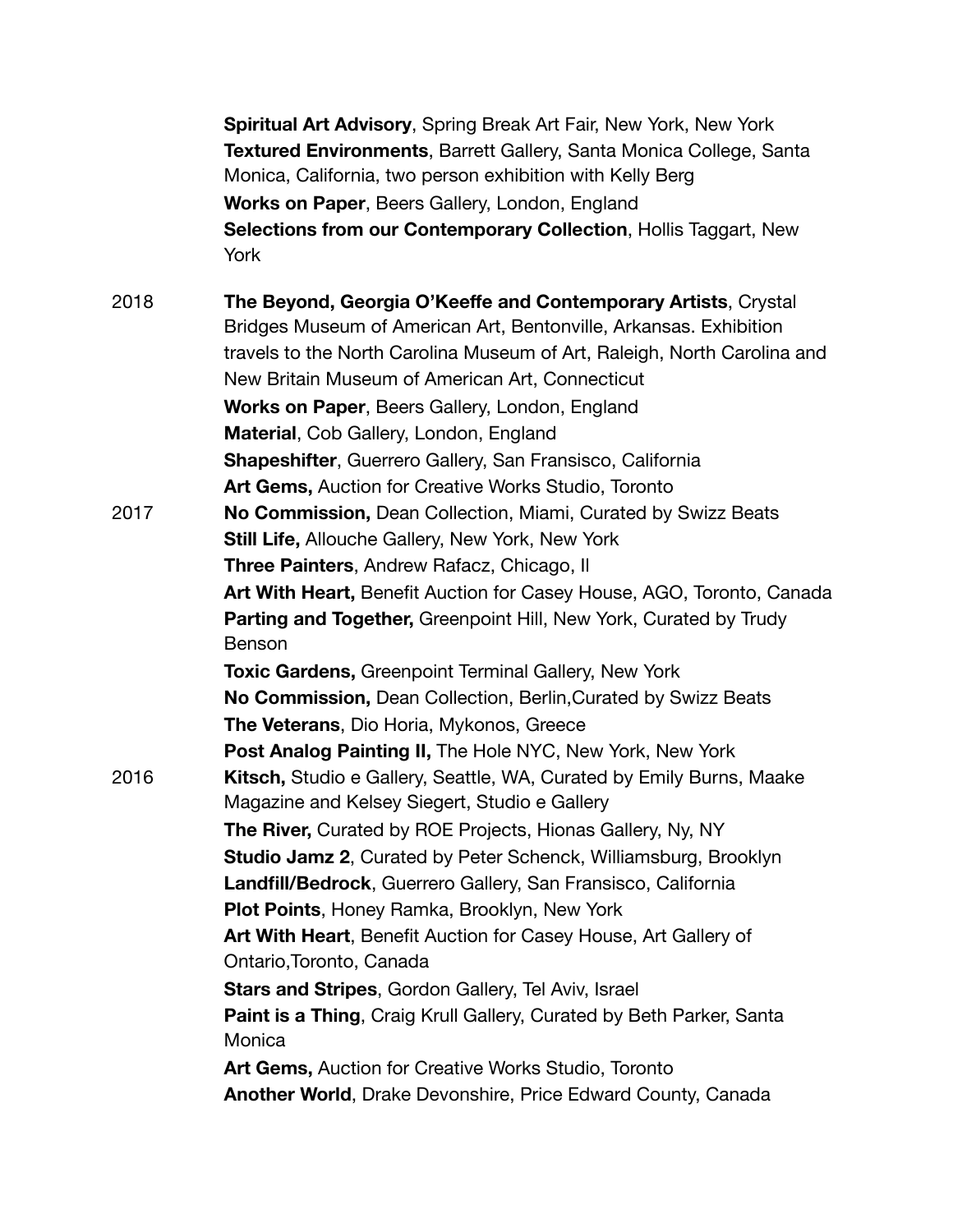**Small House**, Craig Krull Gallery Pop Up Exhibition is Palm Springs 2015 **Cerampics**, Side Effects Gallery, Brooklyn, NY **17th Annual RBC Painting Competition**, Contemporary Art Gallery,Vancouver **Ecstatic Prismatic**, Honey Ramka, Brooklyn, New York **Surface Matters**, Fouladi Projects, San Fransisco, Curated by Russel **Tyler The Executive Security Security Security Security Security Security Security Security Security Security Security Security Security Security Security Security Security Security Security Security Security Security S Lets go Away for a While**, One Mile, Kingston, New York **Signs of Life: in and out of time and place**, MFA Exhibition, Boiler Room, Pierogi Gallery, Curated by Sara Reisman **Intimate Jest**, Left Field, San Luis Obispo, CA **You Don't Bring Me Flowers**, 68 Projects, Berlin, Germany **Left Field**, San Luis Obispo, CA, Curated by Ryan Christian

### **Art Fairs**

- 2019 **Untitled Miami,** Miami, The Hole NYC
- 2019 **ZONA Mexico,** Mexico City, The Hole NYC
- 2018 **Art Toronto,** General Hardware Contemporary
- 2018 **Code Art Fair,** Copenhagen, Denmark, The Hole NYC
- 2018 **Art Los Angeles Contemporary,** The Hole NYC
- 2017 - **Art Toronto,** General Hardware Contemporary
- 2017 - **Expo Chicago,** Andrew Rafacz Gallery
- 2017 **Art Los Angeles Contemporary,** The Hole NYC
- 2016 **Miami Projects**, FMLY
- 2016 **Spring Break Art Show**, Mulherin Gallery
- 2015 **Miami Projects**, Fouladi Projects
- 2015 **Art Toronto,** General Hardware Contemporary
- 2015 **Art Toronto,** RBC Canadian Painting Competition
- 2015 **NEWD Art Fair,** Greenpoint Terminal Gallery
- 2015  **Art Market San Francisco,** Mulherin Gallery New York
- 2014 **Untitled Art Fair,** Miami, Mulherin Gallery New York

# **Awards and Grants**

- 2015 **17th Annual RBC Painting** Competition Finalist
- 2015 **Exhibition Assistance Grant**, Ontario Arts Council (Vacation Views)
- 2015 **Outstanding Merit Award**, Pratt Institute, Brooklyn, New York
- 2015 **Atkinson Memorial Scholarship**, Pratt Institute, Brooklyn, New York
- 2014 **Calrow Memorial Scholarship**, Pratt Institute, Brooklyn, New York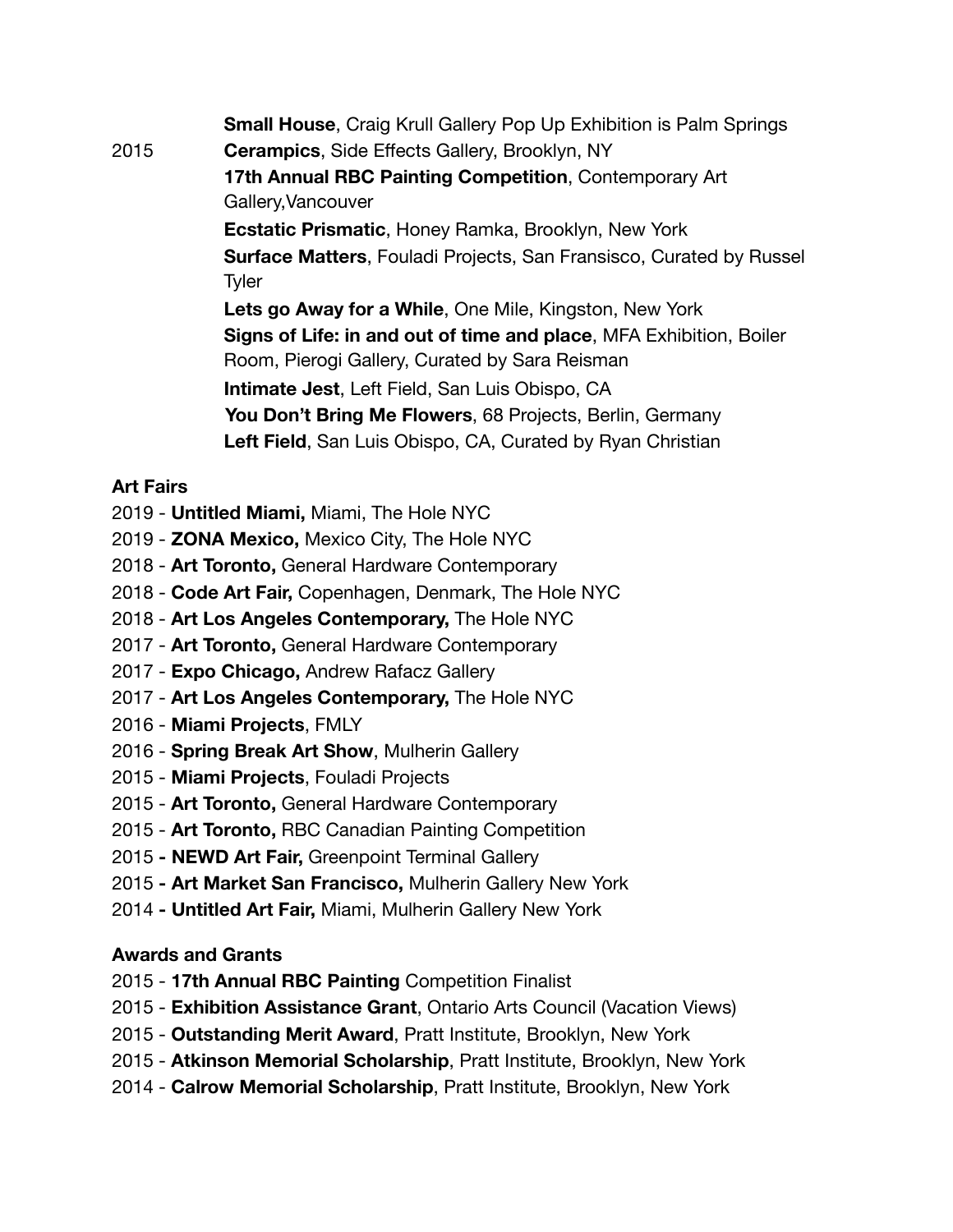- 2013 **Merit Based Scholarship,** Pratt Institute, Brooklyn, New York
- 2013 **Exhibition Assistance Grant**, Ontario Arts Council (Burning Up)
- 2012 **Exhibition Assistance Grant**, Ontario Arts Council (Fire Drive)
- 2012 **Emerging Artist Grant**, Ontario Arts Council
- 2012 **Exhibition Assistance Grant,** Ontario Arts Council (P.A.N.A.M.A R.E.N.A)
- 2012 **Ontario Arts Council Community Outreach Grant**
- 2011 **Exhibition Assistance Grant,** Ontario Arts Council (Gone with the Ghost)
- 2010 **Emerging Artist Grant**, Toronto Arts Council
- 2004 **Fine Arts Memorial Award**, University of Waterloo

### **Artist Lectures**

New Britain Museum of American Art, Connecticut Crystal Bridges Museum of American Art, Arkansas School of Visual Arts, New York, New York Wave Hill Public Gardens, Bronx, New York University of Waterloo, Waterloo, Ontario Alberta College of Art and Design, Calgary, Alberta Sarah Lawrence College, Brownsville, New York

### **Residences**

2019 & 2018 Dio Horia, Mykonos, Greece

# **Collections**

Aishti Foundation, Lebanon JB Art Collection, Miami TD Canada TD America Collart Collection, Montreal, Canada Waterton Global Resource Management Wythe Hotel, Brooklyn, New York Donovan Collection, Toronto, Canada

# **Press and Publications**

**Caroline Larsen: Kaleidoscopic and Matthew Zefefldt: Customizable Realities,**  Brooklyn Rail, February 2019, Nina Wolpow **Vortex Blossom**, Office Magazine, January 30, 2019, John Martin Tilley **Discover Mykonos, An Island Muse,** Iberia Airlines Ronda Magazine, May 2018, Maresa Manara and Monica R. Goya

*Artillery Magazine*, Caroline Larsen and Dominic Terlizzi, January 3, 2018, Annable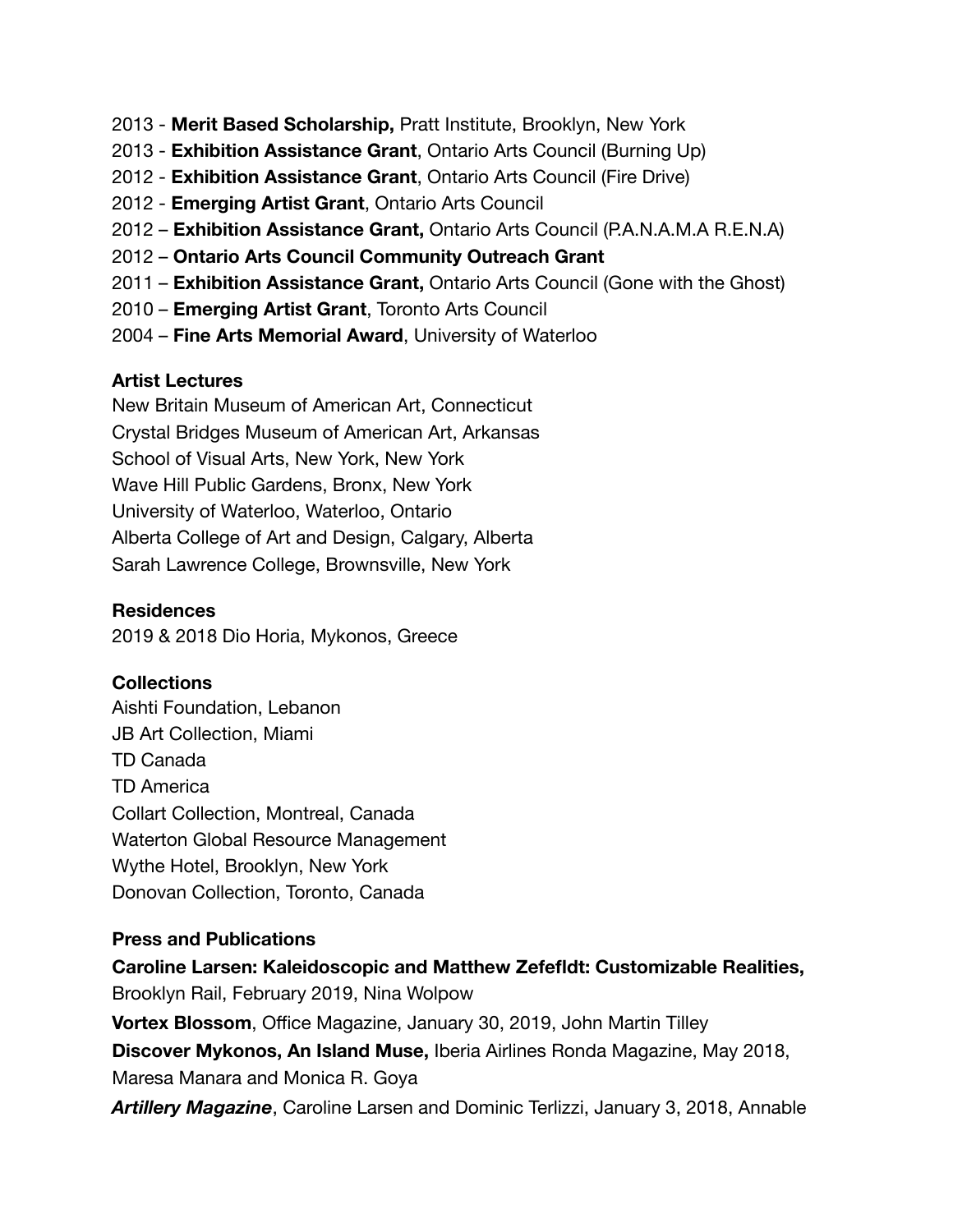Osberg

*Work in Progress Publication*, Feature, September 2017, Sholeh Hajmiragha *Maria Brito*, Caroline Larsen's Pools, Houses, Mountains and the American Dream, Maria Brito, September 11, 2017

*Timeout Israel*, Frolic through the "Wildflowers" at Caroline Larsen's Gordon Gallery exhibit, December 21, 2017, Jennifer Greenberg

*Wall Street International*, Poolside, December 1, 2017

*Upper Play Ground News*, Saturated Landscapes by Caroline Larsen, Ariadna Zierold, June 24, 2017

*Ctpost,* When art met architecture on Petra Island, Joel Lang, October 26, 2017

*The Visualist*, Morgan Blair, Kate Klingbeil and Caroline Larsen, September 15, 2017 **Sleek**, Swizz Beatz Gives Back Control to Emerging Artists in Berlin, Gloria Cardona, June 29, 2017

*Blouin Artinfo*, "Post Analog Painting II" at The Hole, New York, Blouin Artinfo, April 19, 2017

**Artsy**, 16 Curators to Watch at Spring/Break, Casey Lesser, March 1, 2017

*Hyperallergic*, The Messy, DIY Aesthetic of the Spring/Break Art Show, Vartanian, March 6, 2017 

*White-hot Magazine*, Occupying Offices: Independent vs. Spring/Break, Paul Laster, March 2017

*Artnews*, A Tour of the 2017 Spring/Break Art Show, Max Duron, March 3, 2017 *SVA Continuing Education Blog*, Spring/Break: The Above-Ground Underground? March 6th, 2017 

**W Magazine**, Scenes of Madness from High Above Times Square at Spring/Break Art Fair, Stephanie Eckardt, March 1, 2017

*Artsy*, 50 Must-See Artworks at UNTITLED, Art Miami, NADA, PULSE, and More, Alexxa Gotthardt, November 26, 2016 

*Art Report*, Inside The Embroidery Paintings of Caroline Larsen, Devon Watson, July 25, 2016

*Pencil in the Studio*: Caroline Larsen, Maria Calandra, July 21, 2016

*Painting is Dead*, Brigitte Mulholland with Caroline Larsen, August 1st, 2016

**Artoronto,** Celia Neubauer and Caroline Larsen at General Hardware, Sunny Kim, May 2016 

*Wave Hill Blog, Fruit and Foliage*: An Interview with Caroline Larsen, Danni Shen, April 6, 2016

**Notable Life**, 15 Canadian Artists you Should Be Paying Attention to Right Now,